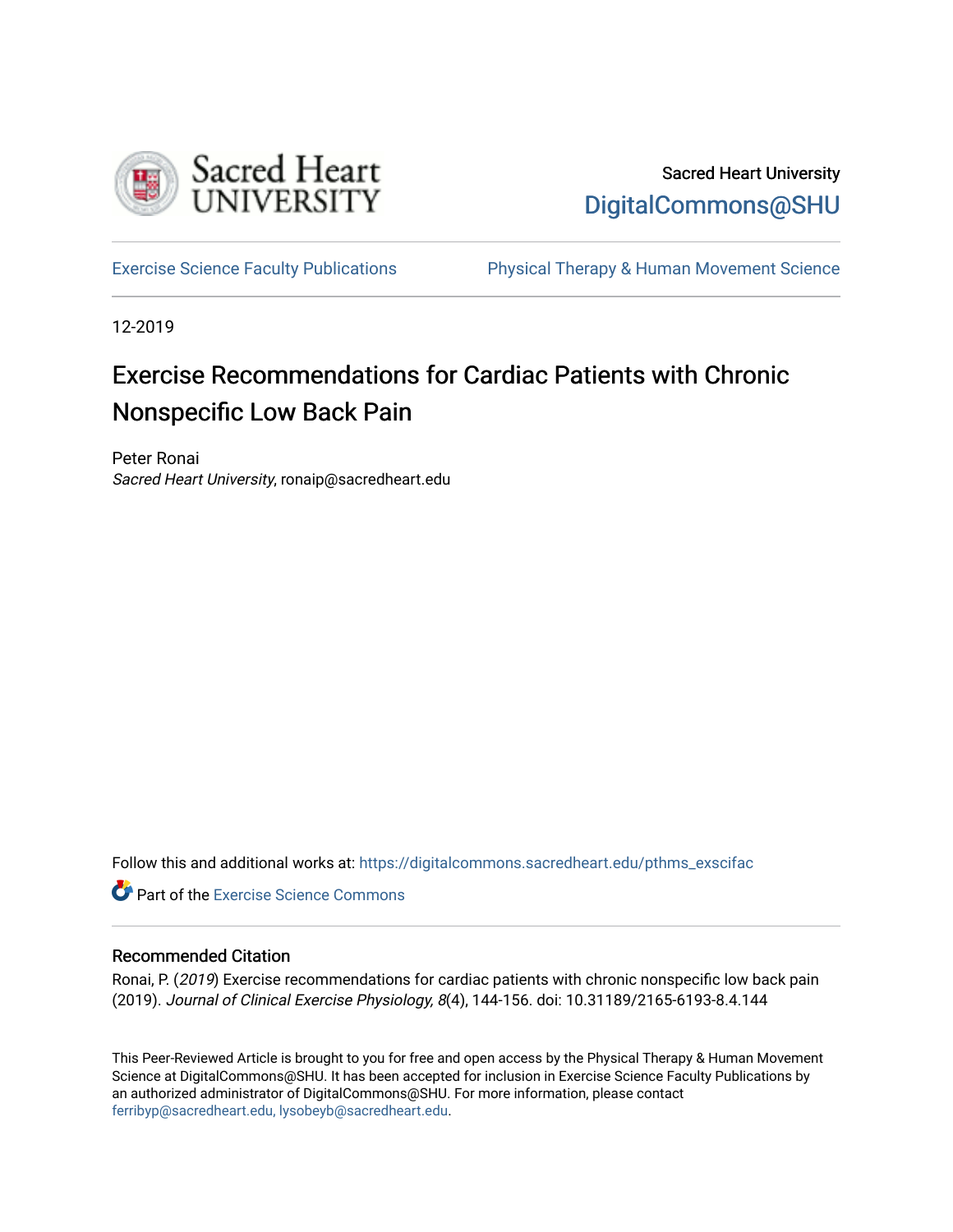# **Exercise Recommendations for Cardiac Patients with Chronic Nonspecific Low Back Pain**

Peter Ronai, MS, RCEP, CEP, EP-C, EIM III, FACSM<sup>1</sup>

#### **ABSTRACT**

Musculoskeletal comorbidities (MSKCs) are the most frequent cause of activity limitations in persons with cardiovascular disease (CVD) and affect as many as 70% of this population. It has been observed that over 50% of new outpatient cardiac rehabilitation participants experience some musculoskeletal pain, with back pain reported by up to 38% of cardiac rehabilitation patients. Back pain can limit performance of activities of daily living (ADLs) and reduce exercise tolerance and compliance during outpatient cardiac rehabilitation (CR). This article will describe ways to facilitate CR exercise participation in patients who have comorbid, chronic nonspecific low back pain (CNSLBP) and have been medically cleared to exercise. *Journal of Clinical Exercise Physiology*. 2019;8(4):144–156.

**Keywords:** nonspecific low back pain, exercise, cardiac rehabilitation

#### **INTRODUCTION**

Aerobic endurance training (AT), musculoskeletal strength (resistance) training (RT), and flexibility training (FT) are recommended as complementary forms of training for patients participating in outpatient cardiac rehabilitation (CR) exercise programs (1). These recommendations are consistent with and resemble those from the American College of Sports Medicine (ACSM) and the United States Department of Health and Human Services (USDHHS) for persons with and without chronic diseases and health disorders (2–6).

It is estimated that over half of patients hospitalized for coronary artery disease (CAD) suffer from comorbid musculoskeletal conditions (MSKCs) (7). While CAD is the leading cause of death globally, MSKCs result in the most global disability (8–14) and are the most frequent cause of activity limitations in persons with cardiovascular disease (CVD), affecting as much as 70% of this population (15). Knee and low back pain (LBP), most frequently attributed to arthritis and strains and sprains, are the two most reported MSKCs in cardiac rehabilitation (CR) programs (7,15–17). Patients who reported MSKCs at entry to outpatient CR had a poorer health profile than those without MSKCs, including lower levels of physical activity (PA) and cardiovascular fitness, and unfavorable anthropometric measures (16). Back pain has been reported in as many as 38% of CR patients. Low back pain can limit performance of activities of daily living (ADLs) and reduce exercise tolerance and compliance during outpatient CR. Low back pain is associated with cardiovascular illness, other musculoskeletal conditions, and poorer general health (7,8,15–18). Therefore, an individualized approach is warranted to prescribing and modifying exercises to limit pain and reduce the risk of injury (5,19–25).

This article will describe ways to facilitate safe, effective CR exercise participation in patients who have comorbid, chronic, nonspecific LBP (CNSLBP) and who have been medically cleared for exercise. Examples of appropriate modifications to and substitutions for some exercises commonly performed during outpatient CR workout sessions will be provided.

1 Center for Healthcare Education, Sacred Heart University, Fairfield, CT 06825 USA

Conflicts of Interest and Source of Funding: None.

Address for correspondence: Peter Ronai, Sacred Heart University, Center for Healthcare Education, Dept. of Exercise Science, 5151 Park Avenue, Fairfield, CT 06825-1000; (203) 416-3935; e-mail: ronaip@sacredheart.edu.

Copyright © 2019 Clinical Exercise Physiology Association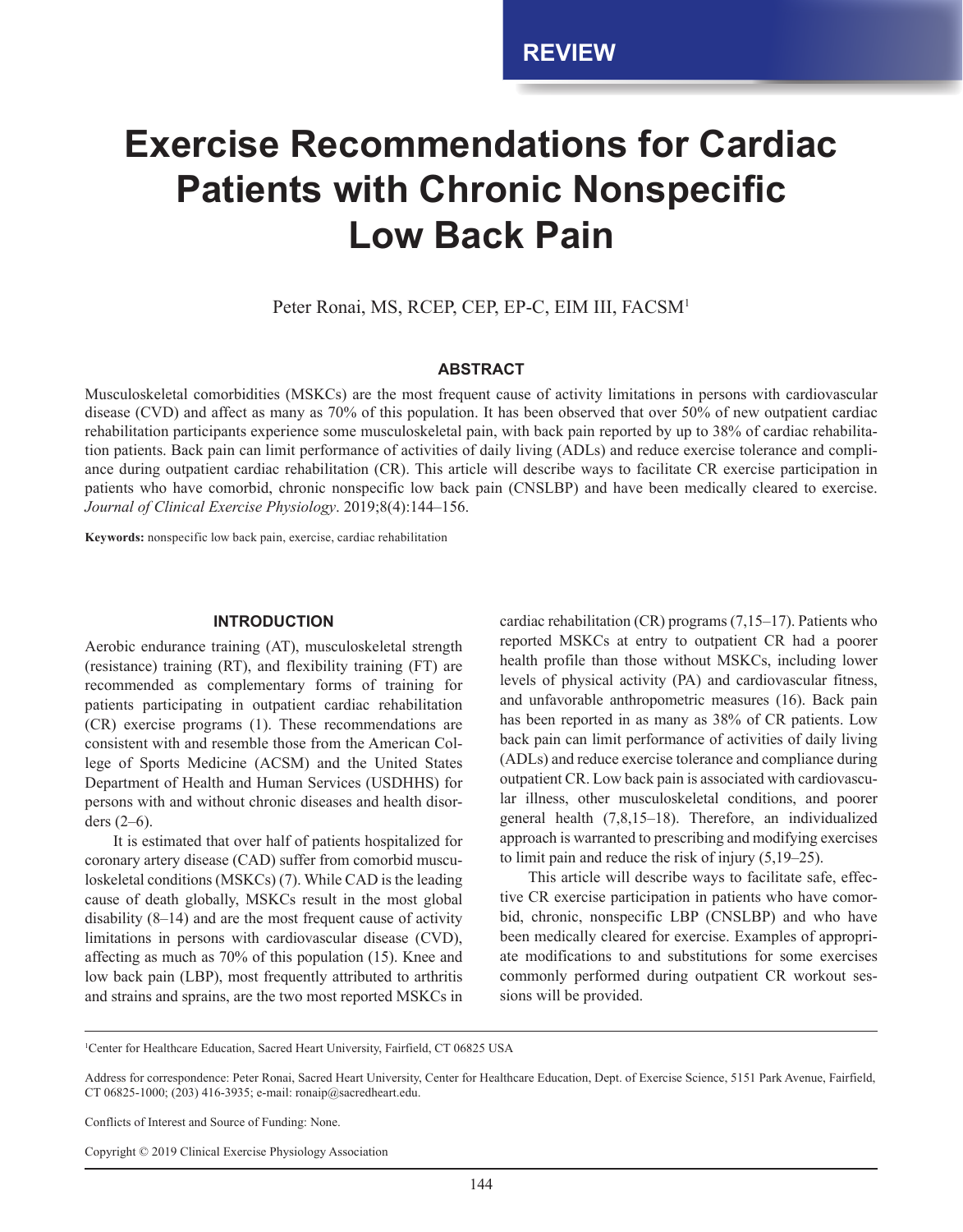Please note that this article is not intended to help readers diagnose, evaluate, or treat low back pain or any musculoskeletal injury or disorder. Exercise professionals are encouraged to terminate exercise sessions and notify the patient's physician if new or worsening symptoms occur. For the purpose of this article, it is assumed that patients have already been medically cleared to participate in a supervised CR exercise program with their pre-existing, comorbid CNSLBP.

#### **Scope**

Musculoskeletal diseases affect more than one out of every two persons in the United States over the age of 18, and nearly three out of four persons aged 65 and over. LBP is one of the most common reasons for physician visits (26–30).

In any given year, between 12% and 14% of the US adult population will visit their primary care physician with a complaint of back pain (31). LBP is the leading cause of disability and years living with disability throughout the world. More than 540 million people have been affected by activity-limiting LBP (9–14,32). The burden from LBP has doubled in the last 25 years, and the prevalence of the condition is expected to continue to increase with an aging and increasingly obese population (9). In the United States, LBP accounts for more lost workdays than any other musculoskeletal condition (31). Data from a recent investigation in Australia indicate that there is a moderate to high level of comorbidity amongst LBP patients; diabetes, arthritis, hyperlipidemia, osteoporosis, and coronary artery disease are within the top 10 most frequently reported comorbidities (18). LBP is the leading chronic health problem forcing older Australian workers to retire prematurely (33). While LBP is the most common cause in Europe of medically certified sick leave and early retirement, occurrence rates vary substantially among European countries (34). LBP affects between 49% and 70% of persons living in westernized countries and 70% and 85% of persons living in the United States in their lifetimes; it is the fifth most common reason for physician visits (28,29). Specific causes of LBP are often unknown and, in approximately 80% to 90% of afflicted patients, a specific pain source and cause cannot be identified (9,10,12,27–29,32,36). A number of investigators conclude that persons with CNSLBP experience PA intolerance, lower levels of physical fitness and function (37–42), increased disability (42,43), PA avoidance (due to fear of increased pain with activity) (9,12,32,44–47), lower PA participation levels (48,49), and reduced health-related quality of life (43). An association exists between CNSLBP and obesity (9,50–53), smoking (9,54), and sedentary lifestyle (9). A recent cross-sectional analysis of data from the National Health and Nutrition Examination Survey (NHANES) found that women participating twice weekly in musculoskeletal exercise training activities had significantly reduced odds of self-reported LBP (55).

#### **Pathophysiology**

Low back pain is considered a symptom rather than a disease and reflects many heterogeneous disorders and causes

#### **BOX 1: CLASSIFICATIONS OF LOW BACK PAIN ETIOLOGY**

Etiology

- Specific: pain caused by unique or unusual pathophysiologic mechanisms (disc herniation, infection, tumor, ankylosing spondylitis, fracture, osteoporosis, arthritis, diseases, trauma, inflammatory process, radicular symptoms or cauda equine syndrome, or spinal pathology)
- Nonspecific: pain not caused by a specific disease or spine pathology

Timeline or Duration of Symptoms

- Acute: pain lasting less than 6 weeks
- Sub-acute: pain lasting 6 to 12 weeks
- Chronic: pain lasting longer than 12 weeks (11,12, 27,30,32,36,56).

(9,10,12,14,32,35,56). As people age, LBP is accompanied by numerous activity limitations (10). Low back pain is often attributed to either nociceptive (sensitization of pain receptors in spinal/mechanical structures and fascial tissues), neuropathic (radicular or nerve related pain), or central (sensitization within the brain) sources (56). Traditionally, LBP is categorized by its etiology (causes), location, and duration of symptoms. Classifications are noted in Box 1.

In 80% to 90% of cases, a specific pathoanatomical cause of LBP cannot be determined; therefore, the majority of LBP is considered to be nonspecific low back pain (NSLBP) (9,10,12,27–29,32,35,36). This article primarily addresses this population. Chronic low back pain is described as discomfort and pain, localized below the costal margin and above the inferior gluteal folds, with or without leg pain, that has been present for 3 months or longer (11,12,27,30,36,56,57). Chronic nonspecific low back pain (CNSLBP) is further defined as chronic low back pain not attributed to recognizable, known, specific pathology (e.g., infection, tumor, osteoporosis, ankylosing spondylitis, fracture, inflammatory process, radicular syndrome, or cauda equina syndrome) (9,10,12,27–29,32,35,36). During medical examinations of patients with LBP, physicians or qualified healthcare providers (HCP) conduct screening procedures to "rule in" or "rule out" more severe pathology.

"Red Flags" are symptoms or conditions experienced by patients with LBP that may warrant further medical evaluation (9,11,12,27,32,35,58–62). Their presence or absence can determine whether physicians and HCPs clear patients with CNSLBP for—or exclude them from—exercise participation. Although worldwide agreement on a uniform list is lacking, some generally recognized Red Flags exist and are provided in Box 2.

To reiterate, persons with CNSLBP experience PA intolerance, decreased neuromuscular function, strength, and lower levels of physical fitness (37–42,64–70), PA avoidance (due to fear of increased pain with activity)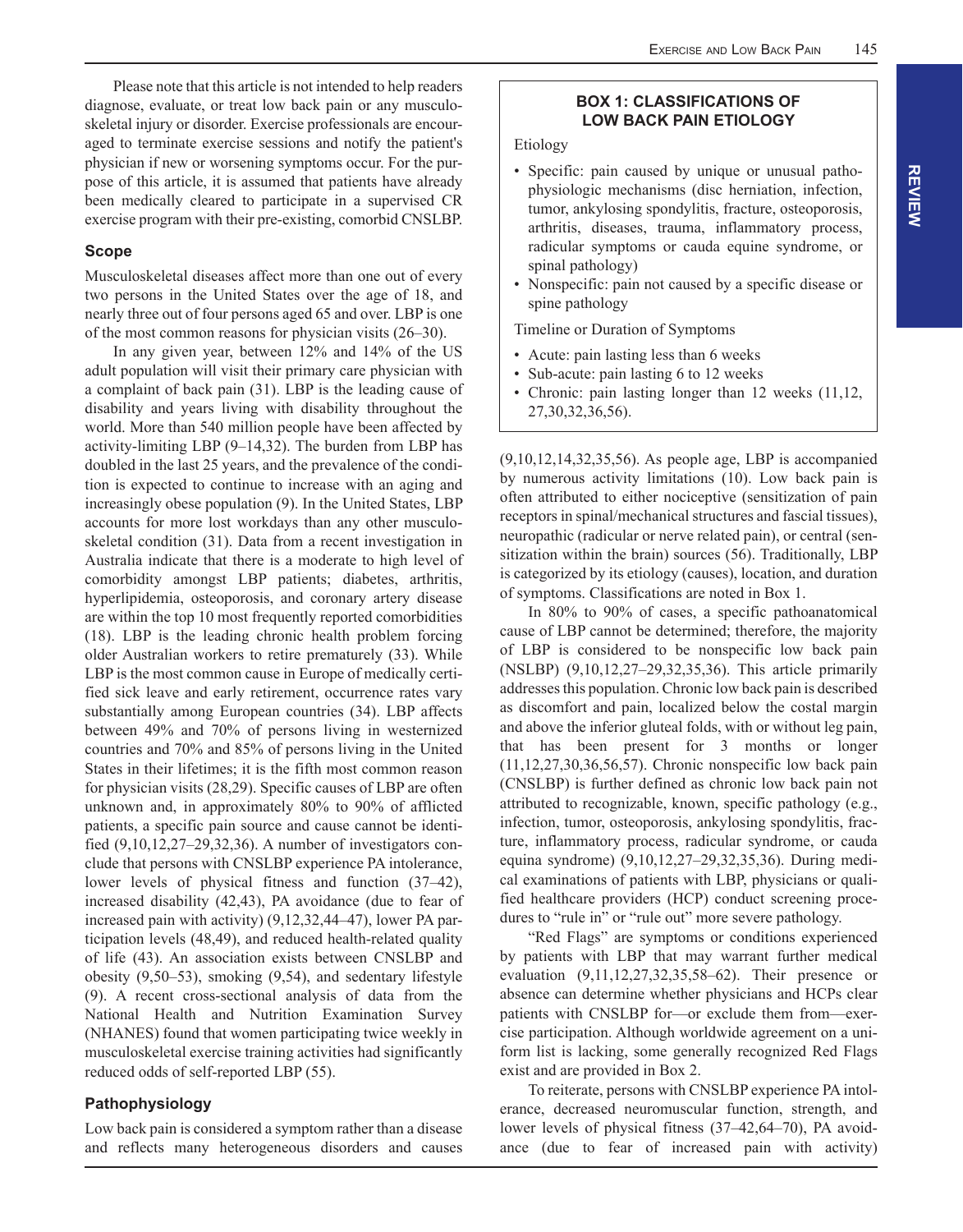#### **BOX 2: RED FLAGS—SIGNS AND SYMPTOMS OF LOW BACK PAIN**

- Onset  $\leq$  20 or  $>$  55 years
- Non-mechanical pain (unrelated to time or activity)
- Previous history of carcinomas, steroids, or human immune deficiency syndrome (HIV)
- Feeling "unwell"
- Unexplained weight loss
- Widespread neurological symptoms (including saddle area numbness)
- Structural spinal deformity
- Spontaneous or persistent pain at night or pain while lying supine
- Indications for nerve root problems
- Unilateral leg pain greater than LBP
- Radiating pain to foot or toes
- Numbness and paresthesias in the same sensory distribution
- Straight leg raise test induces increasing leg pain
- Localized neurology (pain/symptoms limited to one nerve) (9,11,12,27,32,35,58–62).

(9,12,32,44–47) and are more sedentary than age- and sexmatched persons without CNSLBP (48,49). An association exists between CNSLBP and obesity (9,50–53), smoking (9,54) and sedentary lifestyle (9). Some investigators found delayed onset of activation in the transversus abdominus muscles and deficits in motor control in persons experiencing CNSLBP (64). Changes in size, composition and fiber typing of the multifidus, erector spinae, and other paraspinal muscles have been considered potential factors in the etiology and/or recurrence of pain symptoms and their effects on muscle strength and endurance (36,65–70). Gluteus medius weakness and gluteal muscle tenderness are common symptoms (70), and CNSLBP can also contribute reduced healthrelated quality of life (HRQOL) (43).

#### **DIAGNOSIS SCREENING AND MANAGEMENT**

Current treatment guidelines for CNSLBP recommend prudent use of imaging (magnetic resonance imaging [MRI], Computed Tomography [CT] scans, and others), surgery and medications (11,12,58,71,72). When any serious pathology is ruled out, HCPs should treat patients with CNSLBP-related symptoms with non-pharmacological methods, promote selfmanagement of pain, and encourage patients to become and remain physically active and avoid bed rest (9,11,12,27,45,71). If pain medications are necessary, HCPs are encouraged to prescribe the lowest effective dosage of non-steroidal antiinflammatory (NSAID) medications as a first line treatment for pain. They are also urged not to routinely offer opioids, paracetamol (acetaminophen) alone, selective serotonin reuptake inhibitors, serotonin–norepinephrine reuptake inhibitors, tricyclic antidepressants or anticonvulsants for managing LBP (11,12). Exercise, regardless of type, is

#### **BOX 3: MOVEMENTS THAT MAY CAUSE OR WORSEN FLEXION INTOLERANT LOW BACK PAIN**

- Seated upper and lower body ergometry
- Inclined treadmill walking (secondary to compensatory forward leaning)
- Seated/recumbent cycle or step ergometry
- Rowing ergometry
- Strength training exercises from a sitting or a bent position (rows, leg presses, deadlifts, knee extensions, hamstring curls)
- Strength training or trunk/core conditioning exercises from the supine position (curl-ups, crunches, full sit-ups)
- Flexibility and range of motion exercises requiring bending and twisting (seated hamstring stretches, toe touches, windmills)

recommended for reducing pain and improving function in patients with CNSLBP (21,36,60,72,74).

#### **Effects on the Exercise Response**

Physical activity tolerance and exercise responses may be negatively affected by pain severity, location, physical fitness, strength, and body positions required during exercise testing and CR exercise training. Some individuals with CNSLBP are intolerant of motions such as trunk flexion or extension. In this case, positions such as prolonged standing, sitting, leaning, and reaching forward can cause discomfort, preventing CR patients from achieving their best exercise or testing efforts and results (3,5,6,22,23,25,75–77).

Patients who are flexion intolerant generally experience pain, discomfort, and fatigue when doing exercises requiring frequent bending at the waist, leaning forward, or prolonged sitting. Box 3 provides movements in which pain and discomfort may occur or worsen.

Patients who are extension intolerant generally experience pain, discomfort, and fatigue when performing exercises requiring frequent standing, backward bending, overhead reaching/lifting, and spinal hyperextension. Box 4 presents movement in which pain and discomfort may occur or worsen.

Regardless of whether or not a CR patient has a movement directional preference, the clinical exercise physiologist (CEP) should select warm-up, ET, RT, and flexibility exercise variations that CR patients can comfortably perform during their workout sessions. (19,20,22,23,25,75–77).

Examples of appropriate exercise modifications for CR patients with CNSLBP who have movement directional preferences are provided in Table 1. Exercise modifications to help CR patients with CNSLBP induced movement intolerance are addressed in a subsequent section.

#### **Exercise Benefits**

A variety of exercise interventions (including but not limited to yoga, AT, RT, and FT) have been shown to reduce pain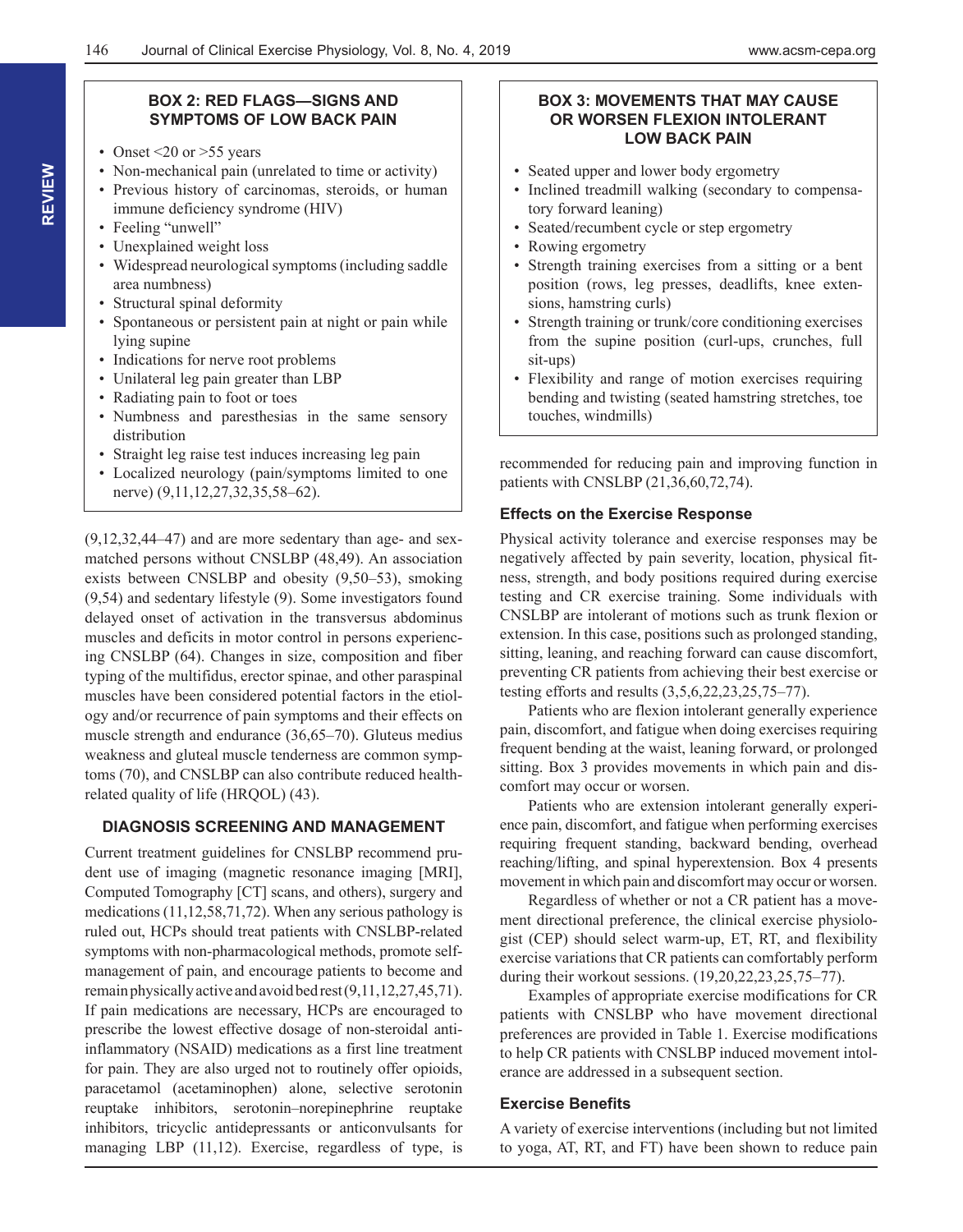#### **BOX 4: MOVEMENTS IN WHICH PAIN MAY OCCUR OR WORSEN IN EXTENSION INTOLERANT LOW BACK PAIN**

- Treadmill walking
- Stair climbing
- Elliptical step ergometry
- Standing strength training exercises and overhead lifting (shoulder press, squats, rows, biceps curls, triceps extensions, dumbbell shoulder raises)
- Strength training or trunk/core conditioning exercises in the prone position (superman, swimmers, back hyperextensions)
- Flexibility and range of motion exercises requiring spinal extension/hyperextension (cobra, back bends, overhead reaches) (5,6,22–25,75,76).

and improve physical function in persons with CNSLBP, yet there is no consensus on the most effective form of exercise (21,36,60,72–74). Commonly reported benefits of AT and RT include:

- Increased physical activity tolerance
- Increased range of motion
- Increased physical fitness and strength
- Increased health-related quality of life
- Increased pain tolerance
- Increased functional capacity
- Increased overall physical activity participation levels (21, 36,60,73,74).

A recent systematic review and meta-analysis assessed the effects of resistance, endurance, and flexibility exercise in population-based interventions to prevent LBP and associated disability (78). They reported exercise reduced the risk of LBP by 33% and that severity and disability from

| <b>Exercise Type</b>               | <b>Flexion Intolerance and</b><br><b>Extension Movement</b><br><b>Bias-Basic</b>                                                                                                         | <b>Flexion Intolerance and</b><br><b>Extension Movement</b><br><b>Bias-Advanced</b>                                                                                                                                                                                   | <b>Extension Intolerance</b><br>With a Flexion Movement<br><b>Bias-Basic</b>                                                                             | <b>Extension Intolerance</b><br><b>With a Flexion Movement</b><br><b>Bias-Advanced</b>                                                                                |
|------------------------------------|------------------------------------------------------------------------------------------------------------------------------------------------------------------------------------------|-----------------------------------------------------------------------------------------------------------------------------------------------------------------------------------------------------------------------------------------------------------------------|----------------------------------------------------------------------------------------------------------------------------------------------------------|-----------------------------------------------------------------------------------------------------------------------------------------------------------------------|
| Aerobic/endurance                  | Treadmill or over ground<br>walking-level, *UBE-<br>standing, walking in water,<br>treading water                                                                                        | Elliptical trainer, stair<br>climber, jogging-level, deep<br>water running, swimming<br>with a mask                                                                                                                                                                   | **Nu-Step, *UBE-seated,<br>recumbent bike, water<br>walking                                                                                              | Swimming on back,<br>walking w/incline, upright<br>stationary bike, treading<br>deep water treading/<br>jogging, swimming, rowing<br>ergometry (without<br>extension) |
| Resistance training/<br>upper body | Standing or Prone with<br>external support chest<br>press, row, Lat pull-down<br>triceps push down, reverse<br>shoulder (rear) fly, bicep<br>curl w/adjustable cable<br>column or tubing | Assisted, Body Weight or<br>TRX/Suspension:<br>Pushups, pull-ups, inverted<br>rows, Free Weight, chest<br>press, prone on bench row,<br>reverse shoulder fly, Smith<br>Machine shoulder press,<br>Dumbbell biceps curl w/<br>stability ball support<br>(against wall) | Seated Machine, Cable or<br>Supine: Row, chest press,<br>lateral shoulder raise.<br>reverse/rear fly, Lat<br>pull-down, triceps<br>push-down, bicep curl | Seated: Machine or cable<br>exercises weight/dumbbell<br>exercises                                                                                                    |
| Resistance training/<br>lower body | Chair/potty squat, wall<br>squat with a stability ball,<br>mini-lunge                                                                                                                    | Low height bench step-up,<br>body weight squat,<br>horizontal machine leg<br>press, squat wearing a<br>lightweight vest                                                                                                                                               | Supine gluteal bridges,<br>seated leg press, knee<br>extension, knee flexion,                                                                            | Machine horizontal or 45°<br>leg press, chair/potty<br>squats, wall squats with a<br>stability ball                                                                   |
| Trunk/core<br>conditioning         | Hip hinge, standing wall hip<br>extension, standing wall<br>shoulder flexion,<br>quadruped "cat and<br>camel," standing wall<br>abdominal plank                                          | Bird dog, stability ball back<br>extension without trunk<br>flexion, standing trunk<br>de-rotation, standing back<br>extensions, hip hinging,<br>Paloff presses (multiple<br>positions/angles), single<br>leg bridges, "stirring the<br>pot"/sawing w/stability ball  | Abdominal "bracing," dead<br>bug progression, press,<br>gluteal bridge                                                                                   | Abdominal curl-up,<br>bird-dog                                                                                                                                        |
| Cautions (limit or<br>avoid)       | Bending at the waist,<br>sitting, leaning forward and<br>twisting/rotating                                                                                                               | Bending at the waist.<br>sitting, leaning forward and<br>twisting/rotating                                                                                                                                                                                            | Arching or hyperextending<br>the spine, prolonged<br>standing, overhead reaching<br>and lifting and exercising in<br>the prone position                  | Arching or hyperextending<br>the spine, prolonged<br>standing, overhead reaching<br>and lifting and exercising in<br>the prone position                               |

TABLE 1. Exercise modifications for patients with chronic nonspecific low back pain (CNSLBP) and movement directional preferences.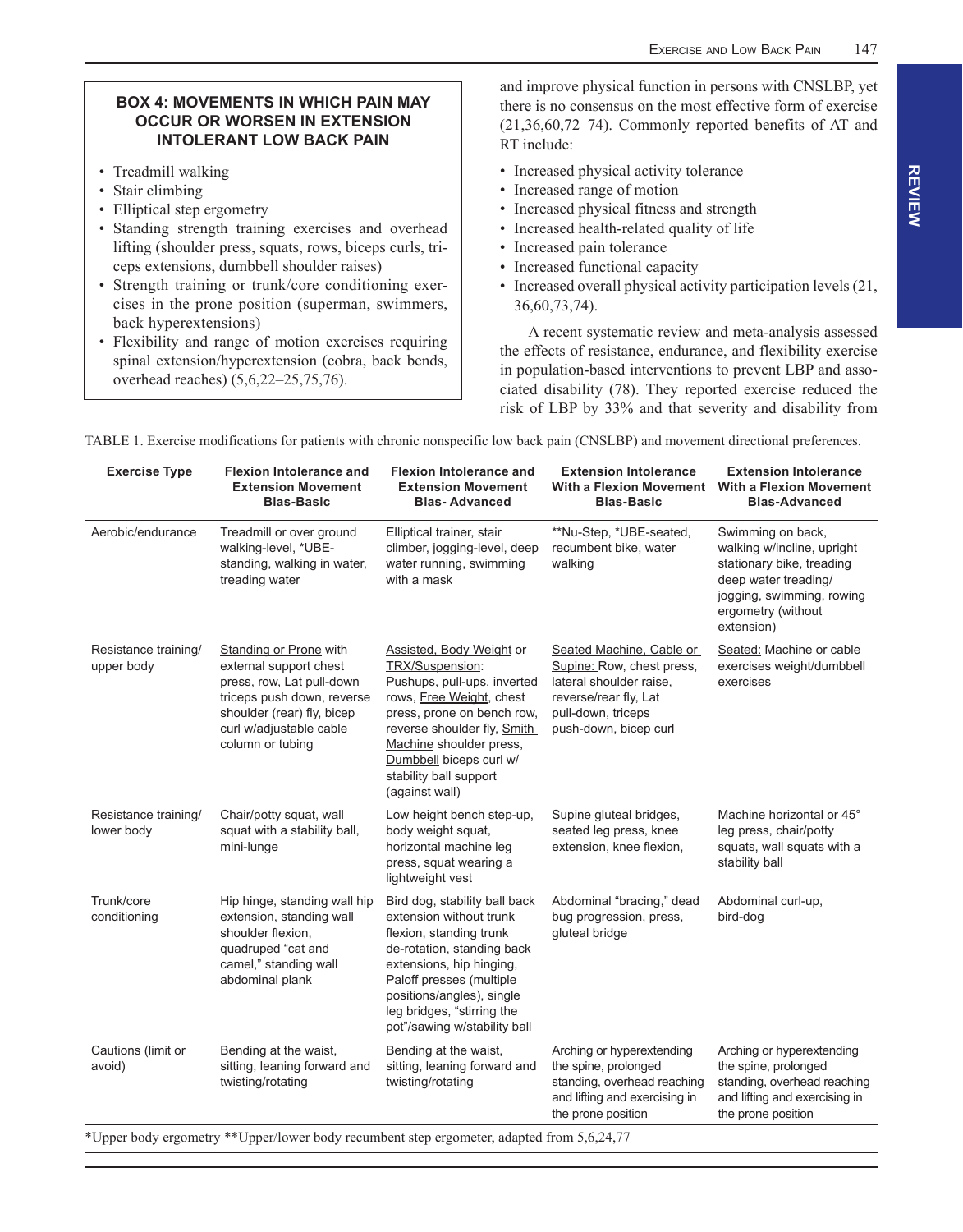LBP were lower in exercise training versus control groups. It was concluded that a combination of strengthening exercise with either stretching or aerobic exercise performed 2 to 3 times per week can be reasonably recommended for the prevention of LBP in the general population (78). Other well-tolerated and effective programs include periodized RT programs which improve strength and physical activity participation levels, as well as reduce disability levels in both sedentary and athletic populations with CNSLBP (79–84).

#### **Exercise and Physical Activity Recommendations**

These recommendations for persons with CNSLBP are consistent with those from the American College of Sports Medicine (ACSM) and the United States Department of Health and Human Services (USDHHS). They are consistent with those for patients participating in outpatient CR exercise programs, who are healthy, and do not have CNSLBP  $(1-6)$ .

Common exercise program goals for persons with CNSLBP and patients in outpatient CR are similar and emphasize the importance of:

- Improving health and well-being
- Improving exercise tolerance
- Improving functional capacity
- Improving HRQoL
- Resuming vocational and recreational pursuits (1–4).

Aside from performing structured exercise, persons with CNSLBP should adopt an active lifestyle and add routine PA breaks when periods of sitting cannot be avoided  $(1-6)$ .

Components of a comprehensive exercise program should include RT, ET, flexibility, and neuromotor training (2,3,5,6,36,73,74,85). The compendium of physical activities can serve as a resource for assisting CR patients with CNSLBP to find additional leisure time and recreational activities they can perform comfortably (86). Table 2 provides a general summary of exercise guidelines and PA recommendations for CR patients with CNSLBP.

#### **Exercise and Functional Testing**

Prior to performing exercise or functional performance tests, CEPs should discuss appropriate individualized protocol selections with the patient's physicians and HCPs. They should perform exercise and functional tests that CR patients with CNSLBP can complete comfortably  $(5,6)$ .

As an example, patients who experience pain with trunk flexion may be more comfortable and perform better when standing while patients who experience pain when in trunk extension or have difficulty standing might be more comfortable and perform better when seated or recumbent (22–24,77,87).

Treadmill tests using low-level protocols such as the Modified Naughton or ramp or discontinuous protocols, along with the field-based 6-minute walk test can reduce compensatory trunk flexion due to less reliance on elevation. Each of these tests is appropriate for patients with flexion intolerance. Lower body cycle ergometer or recumbent cycle or step ergometer protocols are appropriate for CR patients with extension intolerance  $(3,5,6)$ . Muscle strength testing using a multiple repetition maximum is well tolerated and an effective tool for measuring current strength levels, determining training loads, and measuring post-program strength increases in clients with CNSLBP and are an acceptable alternative to one-repetition maximum (1-RM) testing (81–83).

The standard Borg rating of perceived exertion (RPE) or the OMNI Resistance Exercise Scale (OMNI RES) scales can approximate intensity of patient effort during muscular strength testing and training (3,88,89).

The multiple repetition sit-to-stand test, 30-second arm curl, and handgrip strength test are viable instruments for measuring muscular strength in patients with CNSLBP who are ≥60 years old  $(3,90,91)$ .

After a cardiac event, patients are at risk for deficits in mobility and function due to extended periods of inactivity (e.g., bed rest) (91). Gait speed, the 5 times sit-to-stand (STS), and handgrip strength tests are reliable and responsive measures for patients in CR and typically tolerated by those with CNSLBP (91).

Other acceptable tests that assess neuromotor function and balance include the timed up and go (TUG), 5-minute walk, and stair climb tests (3,6,26).

#### **Exercise Program Recommendations for CNSLBP**

An individualized approach to exercise program development that addresses all health-related fitness variables is appropriate when working with patients who have CNSLBP. The CR program should help to enhance functional performance and HRQOL (1–6,21,74,73,85). Components of a comprehensive exercise program for CR patients with CNSLBP should include AT, RT, FT, and neuromotor training (1–6,12,21,74,77,81–83,85). Due to potential physical deconditioning and pain in some patients who have CNSLBP, a slower rate of exercise program progression, volume, and intensity may be warranted (3,5).

Aerobic endurance training (AT) is generally well-tolerated by patients with CNSLBP (80). An appropriate goal for CR patients with comorbid CNSLBP is to accumulate  $\geq 30$ min of moderate intensity AT on most  $(\geq 5)$  days of the week (2–6). Initial AT bouts of  $\leq 10$  min repeated 2 to 3 times per day might be best tolerated in deconditioned CR patients. Total daily time during a single AT bout can be increased gradually to meet or exceed the 30 min goal (3–5). It is prudent to increase exercise duration gradually so longer, continuous AT exercise bouts can be tolerated (5). An initial AT intensity equivalent to an RPE of between 12 and 13 and progressing to 16 out of 20 over time is appropriate  $(1-3,5)$ . If heart rate-guided, then maintaining exercise within the target heart rate range is appropriate but may start at a lower (50%-60%) level and progress to higher percentages (60%- 80%). Walking, upright and recumbent cycling, step ergometry, elliptical, seated, and recumbent stepping, rowing, swimming, and aquatic exercises are all acceptable forms of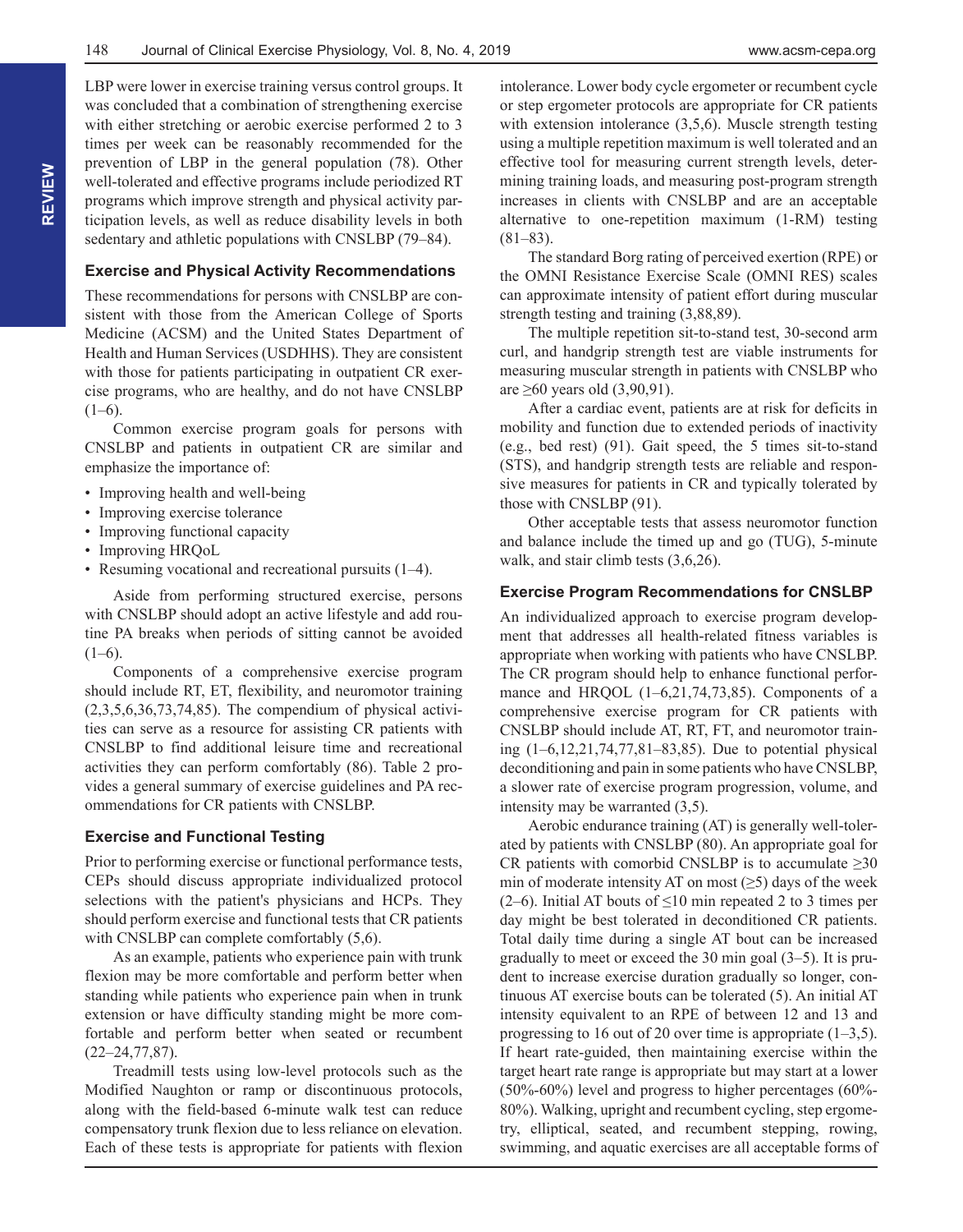| <b>FIIT-VP Variable</b>   | Cardiorespiratory<br><b>Fitness Training</b>                                                                                                                                                   | <b>Muscular Strength/</b><br><b>Endurance Training</b>                                                                                                                                 | <b>Flexibility Training</b>                                                                                                                         | <b>Neuromotor Training</b>                                                                                                 |
|---------------------------|------------------------------------------------------------------------------------------------------------------------------------------------------------------------------------------------|----------------------------------------------------------------------------------------------------------------------------------------------------------------------------------------|-----------------------------------------------------------------------------------------------------------------------------------------------------|----------------------------------------------------------------------------------------------------------------------------|
| Frequency                 | $\geq$ 5days/week <sup>-1</sup> of moderate<br>or $\geq$ 3 days/week <sup>-1</sup> of<br>vigorous, or a combination<br>of moderate and vigorous<br>exercise on $\geq$ 3-5 days/<br>$week^{-1}$ | 8-10 exercises for each<br>major muscle group 2-3<br>days/week $^{-1}$ with 2-3<br>minute rest intervals<br>between sets and ≥48 h of<br>recovery per muscle group<br>between sessions | 2-3 days/week <sup>-1</sup> for major<br>muscle groups including<br>(chest, anterior shoulders,<br>hip flexors, hamstrings,<br>gastrocnemius/soleus | $\geq$ 2-3 days/week <sup>-1</sup>                                                                                         |
| Intensity                 | Moderate (RPE of 12-13)<br>or 40%-59% of either $VO_{2r}$<br>or HRR to Vigorous, RPE<br>of $\geq$ 14 or $\geq$ 60% of either<br>$VO2R$ or HRR                                                  | 60%-70% 1-RM intensity<br>for most participants;<br>40%-50% 1-RM intensity<br>for novice, deconditioned<br>or elderly participants                                                     | Stretch to a point of slight<br>discomfort                                                                                                          | An effective intensity has<br>not been determined                                                                          |
| Time                      | $\geq$ 30 minutes/day <sup>-1</sup> of<br>continuous or accumulated<br>exercise                                                                                                                |                                                                                                                                                                                        | 10-30 seconds for most or<br>30-60 seconds for older<br>participants respectively                                                                   | $\geq$ 20-30 minutes/day <sup>-1</sup> may<br>be needed                                                                    |
| <b>Type</b>               | Aerobic endurance                                                                                                                                                                              | Multi-joint and single-joint<br>resistance exercises<br>addressing all major<br>muscle groups and with a<br>variety of exercise<br>equipment and/or body<br>weight                     | Dynamic warm-up activities<br>followed by either static or<br>proprioceptive<br>neuromuscular facilitation<br>stretching                            | Multifaceted activities<br>involving balance,<br>coordination, agility and<br>gait to reduce fall risk in<br>older persons |
| Volume                    | ≥150 minutes/week <sup>-1</sup> or<br>500-1,000 MET-minutes/<br>$week^{-1}$                                                                                                                    | N/A                                                                                                                                                                                    | A total time of 60 seconds<br>per each flexibility exercise                                                                                         | An optimal volume is not<br>known                                                                                          |
| Progression               | Gradually increase<br>exercise volume and use a<br>"start low and go slow"<br>approach                                                                                                         | A gradual progression of<br>greater resistance,<br>repetitions and/or sets                                                                                                             | Unknown at this time                                                                                                                                | Unknown at this time                                                                                                       |
| Sets                      | N/A                                                                                                                                                                                            | 2-4 per major muscle<br>group; a single set can be<br>effective for older, novice<br>participants                                                                                      | 2-4 sets per flexibility<br>exercise                                                                                                                |                                                                                                                            |
| Repetitions               | N/A                                                                                                                                                                                            | 8-12, 10-15 for middle-<br>aged, older or<br>de-conditioned patients                                                                                                                   | N/A                                                                                                                                                 | N/A                                                                                                                        |
| Special<br>considerations | Participants should<br>exercise in body positions<br>best tolerated                                                                                                                            | Participants should<br>exercise in body positions<br>best tolerated                                                                                                                    | Participants should<br>exercise in body positions<br>best tolerated                                                                                 | Participants should<br>exercise in body positions<br>best tolerated                                                        |

TABLE 2. Physical activity and exercise recommendations for persons with chronic nonspecific low back pain.

AT. For patients in CR, AT exercise selections should be dictated by their comfort and (if present) movement directional preferences. Exercises that are high-impact, like running, should be avoided or introduced gradually with caution (5). Figures 1, 2, and 3 depict recumbent combined arm and leg ergometry, treadmill walking, and upper body ergometry, three types of AT commonly prescribed during CR.

Cardiac rehabilitation patients with comorbid CNSLBP are encouraged to follow RT guidelines for apparently healthy sedentary adults without CNSLBP (3,5) and should complete RT workouts consisting of 8 to 10 exercises—all of which emphasize major muscle groups—on 2 to 3 nonconsecutive days of the week. A variety of modalities are appropriate and include: free weights, machines, elastic resistance tubing, and body weight exercises (1–3,92,93). Patient comfort and, if present, movement directional preferences should dictate the equipment and body position selected during all RT exercises. Standing exercises may be more comfortable for patients who experience pain with trunk flexion, while seated exercises may be more comfortable for patients who experience pain during prolonged standing or with trunk extension (3,5,6,22,23,75–77). Figures 4 through 7 depict the leg press, row, Lat pull-down, and chest press exercises commonly performed during CR.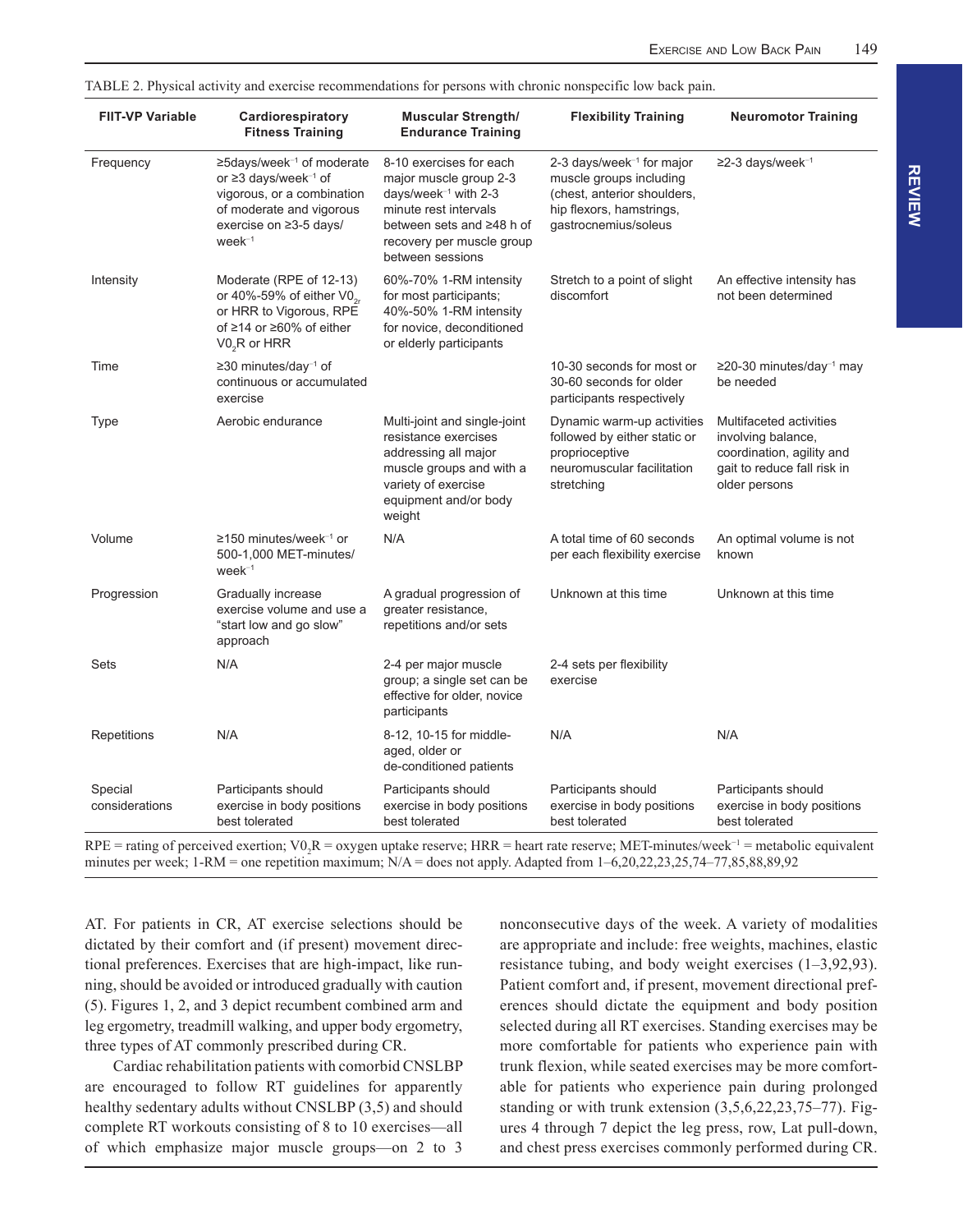



FIGURE 1. Recumbent arm/leg ergometry. (A-C) Overreaching with knee and elbow hyperextension (A) and hyperflexion (B and C) from improper seat adjustment of the recumbent arm/leg ergometer can exacerbate low back pain. (D-E) Proper positioning is demonstrated (D, starting and finish position; C, pulling motion).



FIGURE 2. Treadmill walking. (A) Pain can occur during inclined walking from compensatory trunk flexion in a person with flexion intolerance. (B) Pain during prolonged walking and compensatory trunk flexion in a person with extension intolerance. (C) Walking on a level surface may be best tolerated by persons with flexion intolerance. Those with extension intolerance may do better with some incline or, if necessary, by substituting seated or recumbent exercises for treadmill walking.



FIGURE 3. Upper body ergometry (A) can be performed seated for patients with extension intolerance, or (B) standing for patients with flexion intolerance.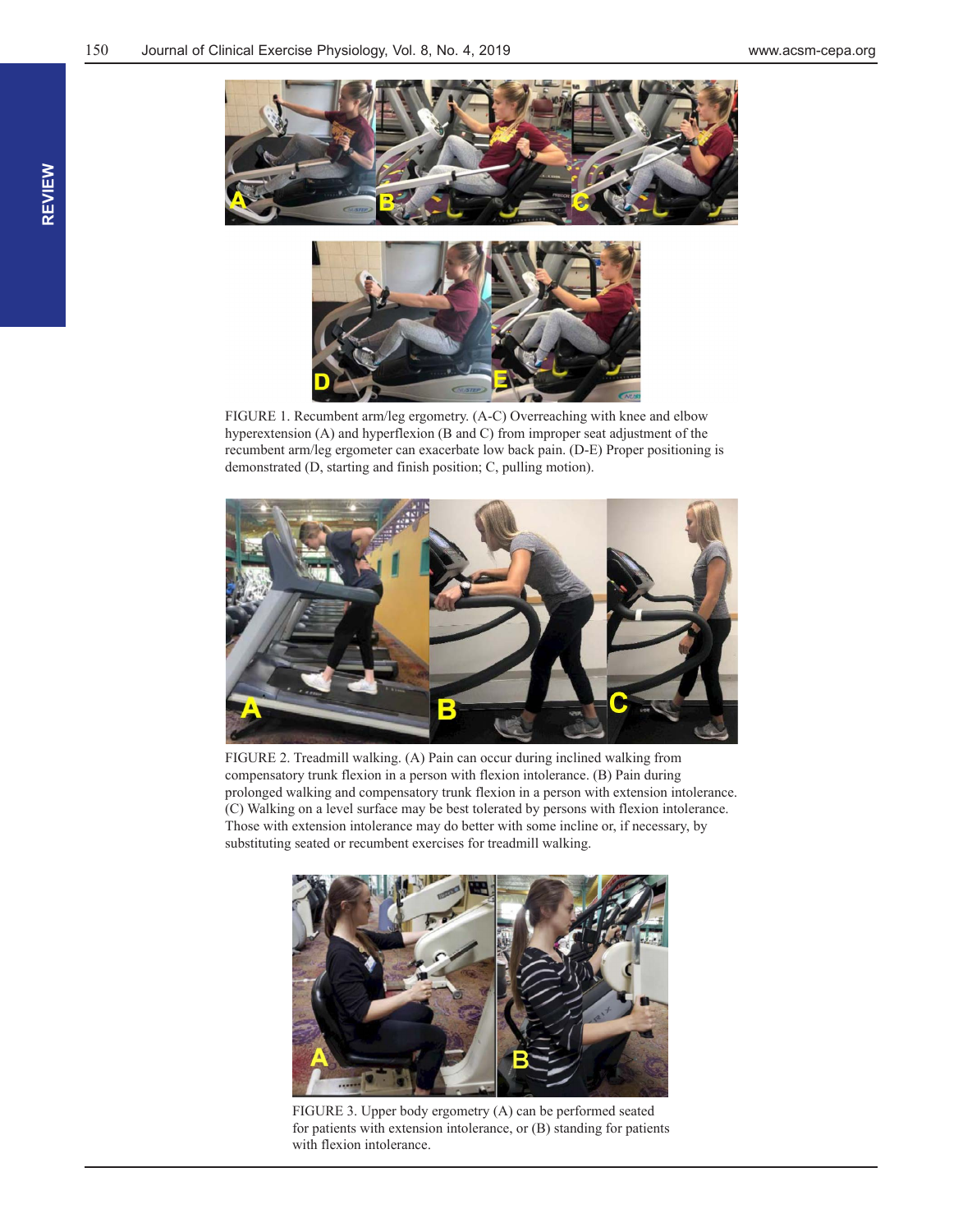

FIGURE 4. Seated leg press is a well-tolerated multi-joint lower body strength exercise option for persons with extension intolerance. Improper seat positioning can worsen back pain. (A) Overextension of the knees and overreaching during the end of the pushing phase of the leg press can exacerbate low back pain in persons with extension intolerance. (B) The knee to chest position is a form of spinal flexion which might need to be modified for persons with flexion intolerance. (C) Sitting fully against the back seat pad will ensure vertical alignment of the head, neck, back, and hips, and support a more neutral spine. An alternative can be either a supine leg press (not shown) or (D) a standing wall squat, with or without a stability ball behind the back (D, proper alignment at the bottom position). The wall squat performed with a stability ball is an alternative to the leg press for persons with flexion intolerance.

An initial training intensity that is equivalent with an RPE of 12 to 13 (out of 20) or 4 to 6 (out of 10) on the OMNI RES scale is appropriate and, if tolerated, may be progressed over time (1,3,5). Although single set RT programs have produced significant strength increases in sedentary, untrained individuals (92), progressing to a protocol consisting of 2 to 4 exercise sets per muscle group is recommended as tolerated (2,3,92). Periodized, progressive,



FIGURE 5. Rowing exercises can be modified to accommodate specific back movement limitations. (A-C) A version of a seated machine row for a person with extension intolerance (A, starting position; B, pulling motion; C, returning to starting position). (D-F) An adjustable cable column version of a standing row for persons with flexion intolerance (D, starting position; E, pulling motion; F, finish position).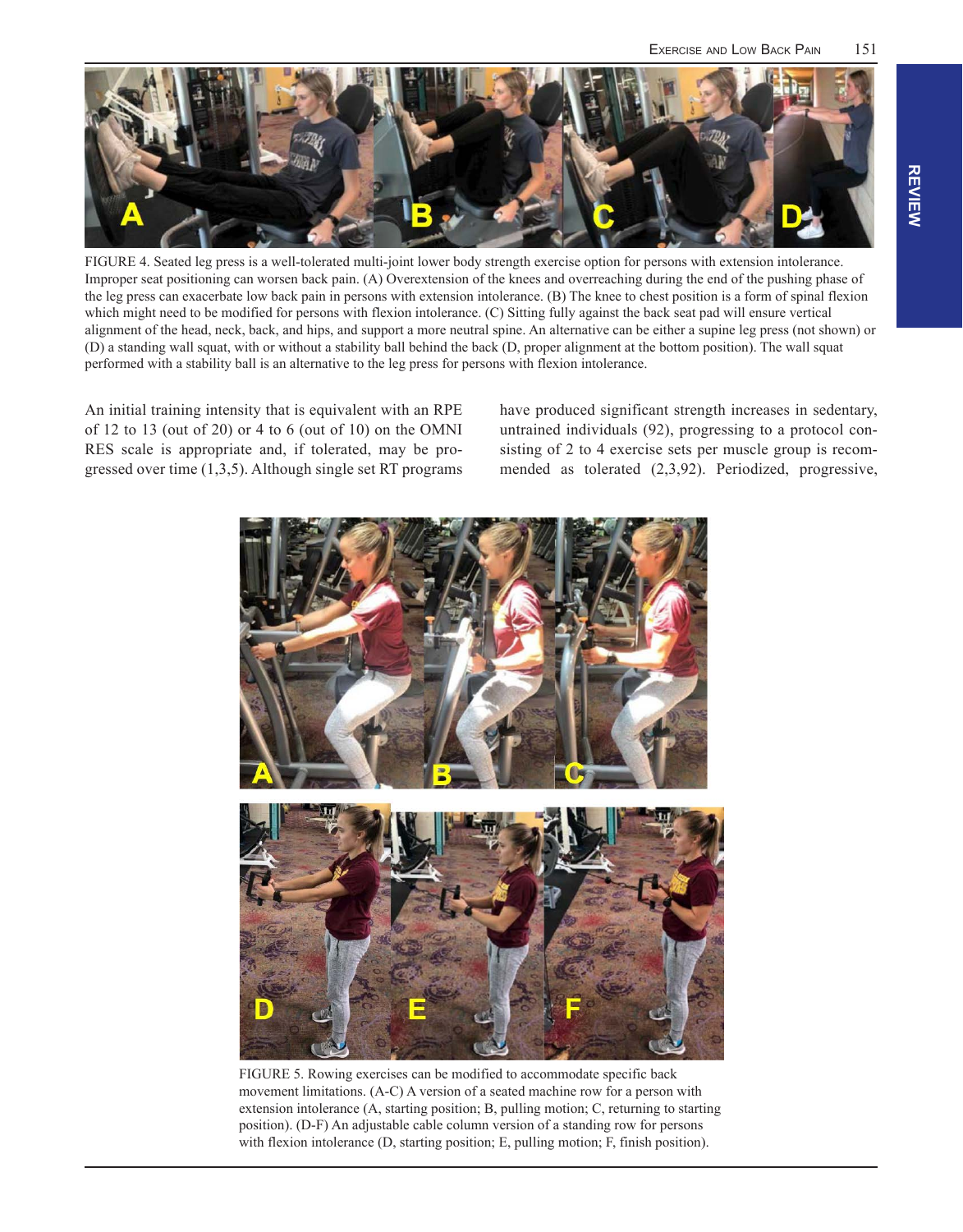

FIGURE 6. Lat pull-down exercise. The Lat pull-down can be performed (A-B) standing (A, start position; B, finish position) for those with flexion intolerance or (C) seated for persons with extension intolerance. (D) Excessive trunk flexion and (E) excessive trunk extension. (A) A straight arm Lat pull-down is depicted with a slightly wider than shoulder width grip.

multi-set RT programs have produced significant increases in strength in persons with CNSLBP who were comparable to those in apparently healthy individuals without CNSLBP (81–83). Intensity and loading of RT exercises should follow the "two for two" rule (increase the resistance after  $\geq$ 2 repetitions more than the number prescribed during the last set of an exercise can be properly completed during two consecutive workouts) (92). Table 3 describes RT exercise program modifications for patients who have movement directional preferences and are either flexion or extension intolerant.

A discussion of trunk stability and core exercise training is beyond the scope of this article. For additional resources regarding back and core conditioning exercises and management of CNSLBP, refer to McGill  $(24,77)$ .

Flexibility training should be preceded by light aerobic activity for approximately 8 to 10 min daily. Static, dynamic, and proprioceptive neuromuscular facilitation stretching are all acceptable as tolerated (2,3,5). Hip flexor, hamstring, anterior shoulder girdle, and calf muscle flexibility exercises should be emphasized (3,5). Clinical exercise physiologists should use caution if signs of new or worsening pain and fatigue occur during or after exercise sessions. Signs and symptoms warranting exercise termination and prompt communication with a physician or HCP are provided in Box 5. Physician or HCP clearance for patients to return to CR exercise sessions after symptom exacerbations and flare ups is prudent.

#### **SUMMARY**

Low back pain is a common musculoskeletal disorder affecting approximately 38% of new outpatient cardiac rehabilitation patients. The majority of LBP is considered chronic and nonspecific. Cardiac rehabilitation patients who have CNSLBP can obtain the same improvements in physical activity tolerance, physical function, and HRQoL as persons without CNSLBP. A comprehensive, individualized approach to developing exercise programs that



FIGURE 7. Chest press exercise can be modified to accommodate specific back movement limitations. (A-B) A version of a seated machine chest press for persons with extension intolerance (A, starting position; B, pushing motion). (C-D) An adjustable cable column version of a standing chest press exercise for persons with flexion intolerance (C, starting position; D, pushing motion).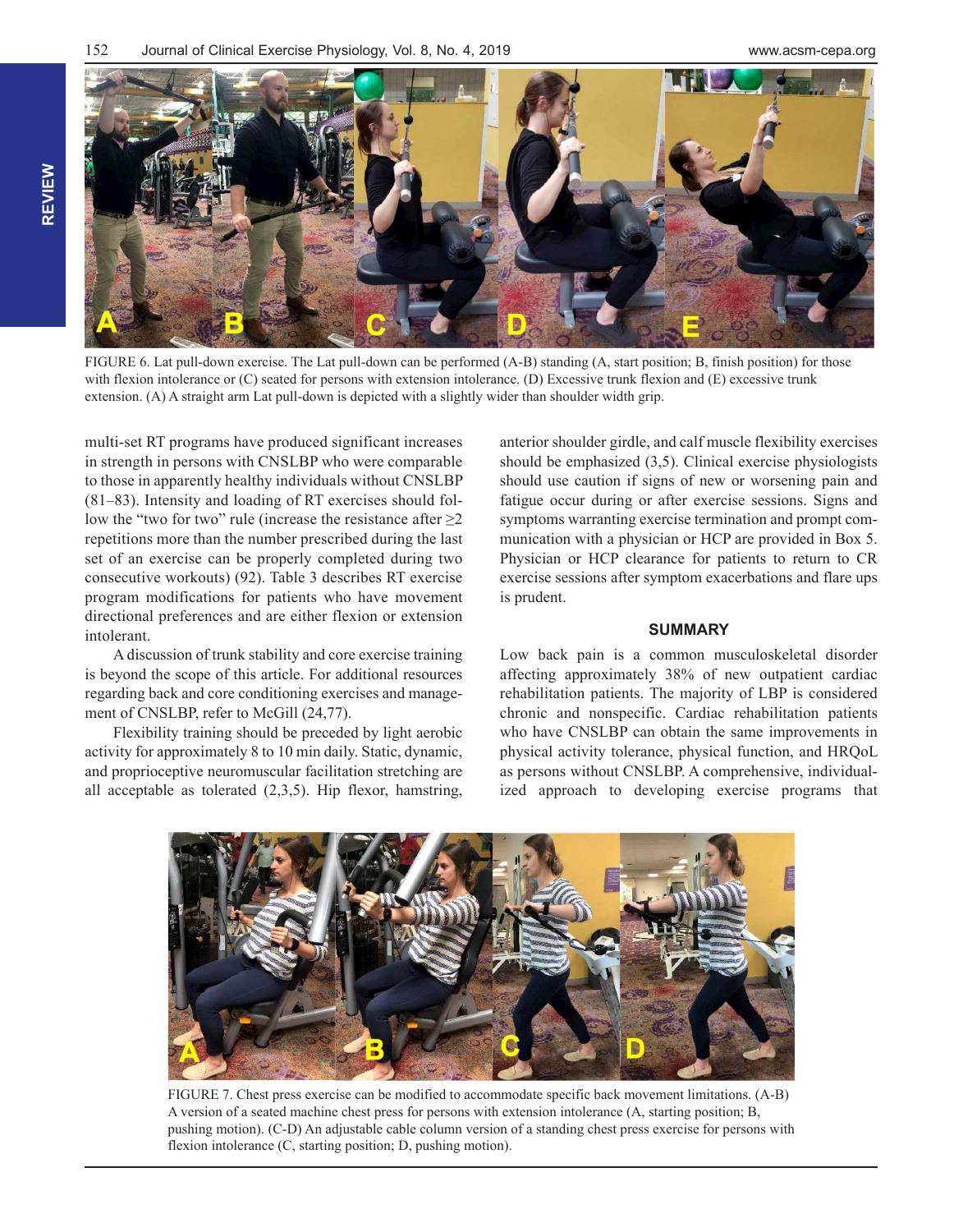| <b>Exercise(s) for Flexion Intolerance</b>                             | <b>Exercise(s) for Extension Intolerance</b>              |  |
|------------------------------------------------------------------------|-----------------------------------------------------------|--|
| Chair squat or wall squat with a stability ball                        | Seated or supine leg press (machine)                      |  |
| Stair step-up                                                          | Seated leg extension (machine)                            |  |
| Standing leg curl (machine)                                            | Seated leg curl (machine)                                 |  |
| Standing straight arm cable pull-down or<br>Assisted pull-up (machine) | Seated Lat pull-down (machine)                            |  |
| Standing cable or resistance tubing chest<br>press                     | Seated chest press (machine)                              |  |
| Standing cable or resistance tubing scapular<br>row                    | Seated scapular row (machine with a chest<br>support pad) |  |
| Standing dumbbell shoulder press<br>(alternating)                      | Seated lateral shoulder raise (machine)                   |  |
| Standing biceps curl (dumbbell)                                        | Seated biceps curl (machine)                              |  |
| Standing triceps pushdown                                              | Seated triceps push down or seated dip<br>machine(s)      |  |
|                                                                        |                                                           |  |

Adapted from 2,3,5

#### **BOX 5: SIGNS AND SYMPTOMS REQUIRING EXERCISE TERMINATION AND PHYSICIAN ALERT IN THOSE WITH LOW BACK PAIN**

- Pain severe enough to halt exercise
- Pain that persists for ≥3 h after exercise
- Pain resulting in several days of disability or sleep disturbances
- Pain that initiates, exacerbates or extends the distribution of radiating pain

#### **REFERENCES**

- 1. Squires RW, Kaminsky LA, Porcari JP, Ruff JE, Savage PD, Williams MA. Progression of exercise training in early outpatient cardiac rehabilitation. An official statement from the American Association of Cardiovascular and Pulmonary Rehabilitation. J Cardiopulm Rehabil Prev. 2018;38:139–46.
- 2. Garber CE, Blissmer B, Deschennes MR, Franklin BA, Lamonte MJ, Lee IM, Nieman DC, Swain DP. American College of Sports Medicine. Position Stand. Quantity and quality of exercise for developing and maintaining cardiorespiratory, musculoskeletal and neuromotor fitness in apparently healthy adults: guidance for prescribing exercise. Med Sci Sports Exerc. 2011;43(7):334–59.
- 3. American College of Sports Medicine. ACSM's guidelines for exercise testing and prescription. 10th ed. Philadelphia: Wolters Kluwer; 2018. pp. 162–93, 204–16.
- U.S. Department of Health and Human Services [Internet]. Washington (DC): U.S. Department of Health and Human Services: [updated 2018 Nov 15; cited 2019. Apr 14]. Available from: https://health.gov/paguidelines/secondedition/pdf/Physical\_Activity\_Guidelines\_2nd\_edition.pdf
- 5. Perkins J, Zipple JT. Nonspecific low back pain. In: Ehrman JK, Gordon PS, Visich PS, Keteyian SJ, editors. Clinical exercise physiology. Champaign, IL: Human Kinetics; 2019. p. 455–77.

accommodate patients' CNSLBP and (if present) their movement directional preferences is prudent and can enhance the benefits of participation in outpatient CR. Clinical exercise physiologists should monitor patients for new or worsening symptoms. New or worsening pain and fatigue warrant immediate exercise cessation and communication with a physician or HCP.

**Acknowledgments:** The author would like to thank the following Henry Ford Hospital Preventive Cardiology student interns for providing the pictures for Figures 1 through 7: Kellie N. Hoehing, Matthew N. Fini, Emily R. Hieftje, and Aubrey Konal.

- 6. Simmonds MJ, Derghazarian T. Lower back pain syndrome. In: Durstine JL, Moore GE, Painter PL, Roberts SO, editors. ACSM's exercise management for persons with chronic diseases and disabilities. Champaign, IL: Human Kinetics; 2009. p. 266–9.
- 7. Lima DP, Bundchen DC, Andreato LD, Sties SW, Gonzales AI, Wittkopf P, De Carvalho T. Musculoskeletal pain assessment in participants of a cardiopulmonary and metabolic rehabilitation program. J Resp Cardiov Phy Ther. 2016;4(2): 47–53.
- 8. Marzolini S, Oh PI, Alter D, Stewart DE, Grace SL. Musculoskeletal comorbidities in cardiac patients: prevalence, predictors, and health services utilization. Arch Phys Med Rehabil. 2012;93:856–62.
- 9. Hartvigsen J, Hancock MJ, Kongsted A, Louw Q, Manuela L Ferreira ML, Genevay S, Hoy D, Karppinen J, Pransky G, Siepe J, Smeets RJ, Underwood M; on behalf of the Lancet Low Back Pain Series Working Group. What low back pain is and why we need to pay attention. Lancet. 2018;391(10137):2356–67. http://dx.doi.org/10.1016/S0140- 6736(18)30480-X
- 10. Hoy D, March L, Brooks P, Blyth F, Woolf A, Bain C, Williams G, Smith E, Vos T, Barendregt J, Murray C, Burstein R, Buchbinder R. The global burden of low back pain: estimates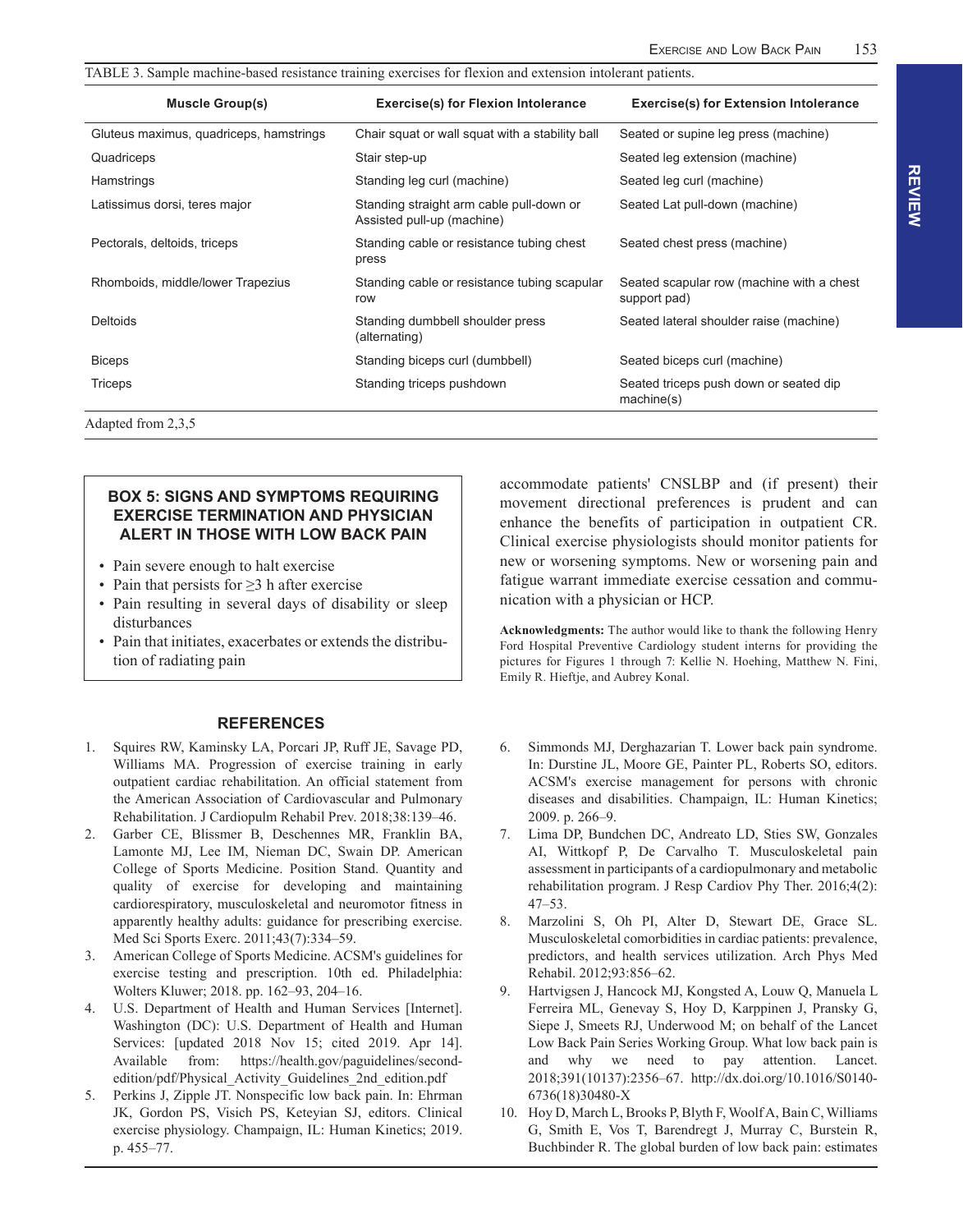from the Global Burden of Disease 2010 study. Ann Rheum Dis. 2014;73:968. http://dx.doi.org/10.1016/S0140-6736–74

- 11. Qasseem A, Wilt TJ, McLean RM, Forciea MA. Noninvasive treatments for acute, subacute, and chronic low back pain: a clinical practice guideline from the American College of Physicians. Ann Intern Med. 2017;166(7):514–30.
- 12. National Institute for Health and Care Excellence–NICE [Internet]. London: NICE [November 2016; cited 2019 Mar 6]. Low back pain and sciatica in over 16s: assessment and management (NG59). Available from: https://www.nice.org. uk/guidance/ng59
- 13. Global Burden of Disease Study 2016. Disease and Injury Incidence and Prevalence Collaborators. Global, regional, and national incidence, prevalence, and years lived with disability for 328 diseases and injuries for 195 countries, 1990–2016: a systematic analysis for the Global Burden of Disease Study 2016. Lancet. 2017;390:1211–59.
- 14. Global Burden of Disease Study 2013 Collaborators. Global, regional, and national incidence, prevalence, and years lived with disability for 301 acute and chronic diseases and injuries in 188 countries, 1990–2013: a systematic analysis for the Global Burden of Disease Study 2013. Lancet. 2015;386: 743–800.
- 15. Slater M, Perruccio AV, Bradley EM. Musculoskeletal comorbidities in cardiovascular disease, diabetes and respiratory disease: the impact on activity limitations; a representative population-based study. BMC Public Health. 2011;11(77):2–7.
- 16. Marzolini S, Candelaria H, Oh P. Prevalence and impact of musculoskeletal comorbidities in cardiac rehabilitation. J Cardiopulm Rehabil Prev. 2010;30(6):391–400.
- 17. Goel K, Shen J, Wolter AD, Beck KM, Leth SE, Thomas RJ, Squires RW, Perez-Terzic CM. Prevalence of musculoskeletal and balance disorders in patients enrolled in phase II cardiac rehabilitation. J Cardiopulm Rehabil Prev. 2010;30(4):235–9.
- 18. Ramanathan S, Hibbert P, Wiles L, Maher CG, Runcimen W. What is the association between the presence of comorbidities and the appropriateness of care for low back pain? A population-based medical record review study. BMC Musculoskelet Disord. 2018;19:3912–9.
- 19. Apeldoorn AT, Van Helvoirt H, Meihuizen H, Tempelman H, Vandeput D, Knol DL, Kamper SJ, Ostelo RW. The influence of centralization and directional preference on spinal control in patients with nonspecific low back pain. J Orthop Sports Phys Ther. 2016;46(4):258–69.
- 20. Delitto A, George SZ, Van Dillen L, Whitman JM, Sowa GA. Low back pain: clinical practice guidelines linked to the international classification of functioning, disability, and health from the orthopaedic section of the American Physical Therapy Association. J Orthop Sports Phys Ther. 2012;42(4): A1–57.
- 21. Hayden JA, van Tulder MW, Malmivaara A, Koes BW. Exercise therapy for treatment of non-specific low back pain. Cochrane Database Syst Rev. 2005;20(3):CD000335.
- 22. Hanney WJ, Pabian PS, Smith MT, Patel CK. Low back pain: movement considerations for exercise and training. Strength Cond J. 2013;35(4):99–106.
- 23. Huynh L, Chimes GP. Get the lowdown on low back pain in athletes. ACSMs Health Fit J. 2014;18(1):15–22.
- 24. McGill SM, Karpowicz A. Exercises for spine stabilization: motion/motor patterns, stability progressions, and clinical technique. Arch Phys Med Rehabil. 2009;90:118–26.
- 25. Surkitt LD, Ford JJ, Hahne AJ, Pizzari T, McMeeken JM. Efficacy of directional preference management for low back pain: a systematic review. Phys Ther. 2012;92:652–65.
- 26. Andersson EI, Lin CC, Smeets RJ. Performance tests in people with chronic low back pain: responsiveness and minimal clinically important change. Spine (Philadelphia PA 1976). 2010;35(26):E1599–63.
- 27. Koes BW, van Tulder MW, Thomas S. Diagnosis and treatment of low back pain. BMJ. 2006;332:1430–4.
- 28. Airaksinen O, Brox J, Cedraschi C, Hildebrandt J, Klaber-Moffett J, Kovacs F, Mannion AF, Reis S, Staal JB, Ursin H, Zanoli G. Chapter 4. European guidelines for the management of chronic nonspecific low back pain. Eur Spine J. 2006;15 (Suppl2):S192e300.
- 29. Khan I, Hargunani R, Saiffudin A. The lumbar high-intensity zone: 20 years on. Clin Radiol. 2014;69(6):551–8.
- 30. Deyo RA, Weinstein JN. Low back pain. N Engl J Med. 2001;344:363–70. PMID: 11172169.
- 31. US Bone and Joint Initiative [Internet]. Rosemont, IL: US Bone and Joint Initiative; c2014 [cited 2019 Mar 6]. The burden of musculoskeletal diseases in the United States (BMUS), 3rd ed. Available from: http://www.boneandjointburden.org
- 32. Maher CG, Underwood M, Buchbinder R. Non-specific low back pain. Lancet. 2017;389:736–47.
- 33. Schofield DJ, Shrestha RN, Passey ME, Earnest A, Fletcher SL. Chronic disease and labour force participation among older Australians. Med J Aust. 2008;189:447–50.
- 34. Bevan S, Quadrello T, McGee R, Mahdon M, Vavrovsky A, Barham L. Fit for work? Musculoskeletal disorders in the European workforce: Fit for Work Europe. Report. London, UK: The Work Foundation; 2009.
- 35. Jarvik JG, Deyo RA. Diagnostic evaluation of low back pain with emphasis on imaging. Ann Intern Med. 2002;137: 586–97.
- 36. Searle A, Spink M, Ho A, Chuter V. Exercise interventions for the treatment of chronic low back pain: a systematic review and meta-analysis of randomized controlled trials. Clin Rehabil. 2015;29(12):1155–67.
- 37. Doury Punchout F, Metivier JC, Borie-Malavieille MJ, Fouquet B.  $VO_{2<sub>max</sub>}$  in patients with chronic pain: comparative analysis with objective and subjective indicators of disability. Ann Phys Rehab Med. 2012;55:294–311.
- 38. Doury Punchout F, Metivier JC, Fouquet B. V02max in patients with chronic pain: the effect of a 4-week rehabilitation program. Ann Phys Rehabil Med. 2014;57:1–10.
- 39. Duque IL, Para JH, Duvallet A. Aerobic fitness and limiting factors of maximal performance in chronic low back pain patients. J Back Musculoskelet Rehabil. 2009;22:113–9.
- 40. Duque IL, Para JH, Duvallet A. Maximal aerobic power in patients with chronic low back pain: a comparison with healthy adults. Eur Spine J. 2011;20:87–93.
- 41. Smeets RJ, Wittink H, Hidding A, Knottnerus JA. Do patients with chronic low back pain have a lower level of aerobic fitness than healthy controls? Are pain disability, fear of injury, working status, or level of leisure time activity associated with the difference in aerobic fitness level? Spine. 2006;31:90–7.
- 42. Diliorio A, Abate M, Guralnick JM, Bandinelli S, Cecchi F, Cherubini A, Corsonerro A, Foschini N, Guglielmi M, Laurenatani F, Volpato S, Abate G, Ferrucci L. From chronic low back pain to disability, a multifactorial mediated pathway: the InCHIANTI study. Spine. 2007;32:E809–15.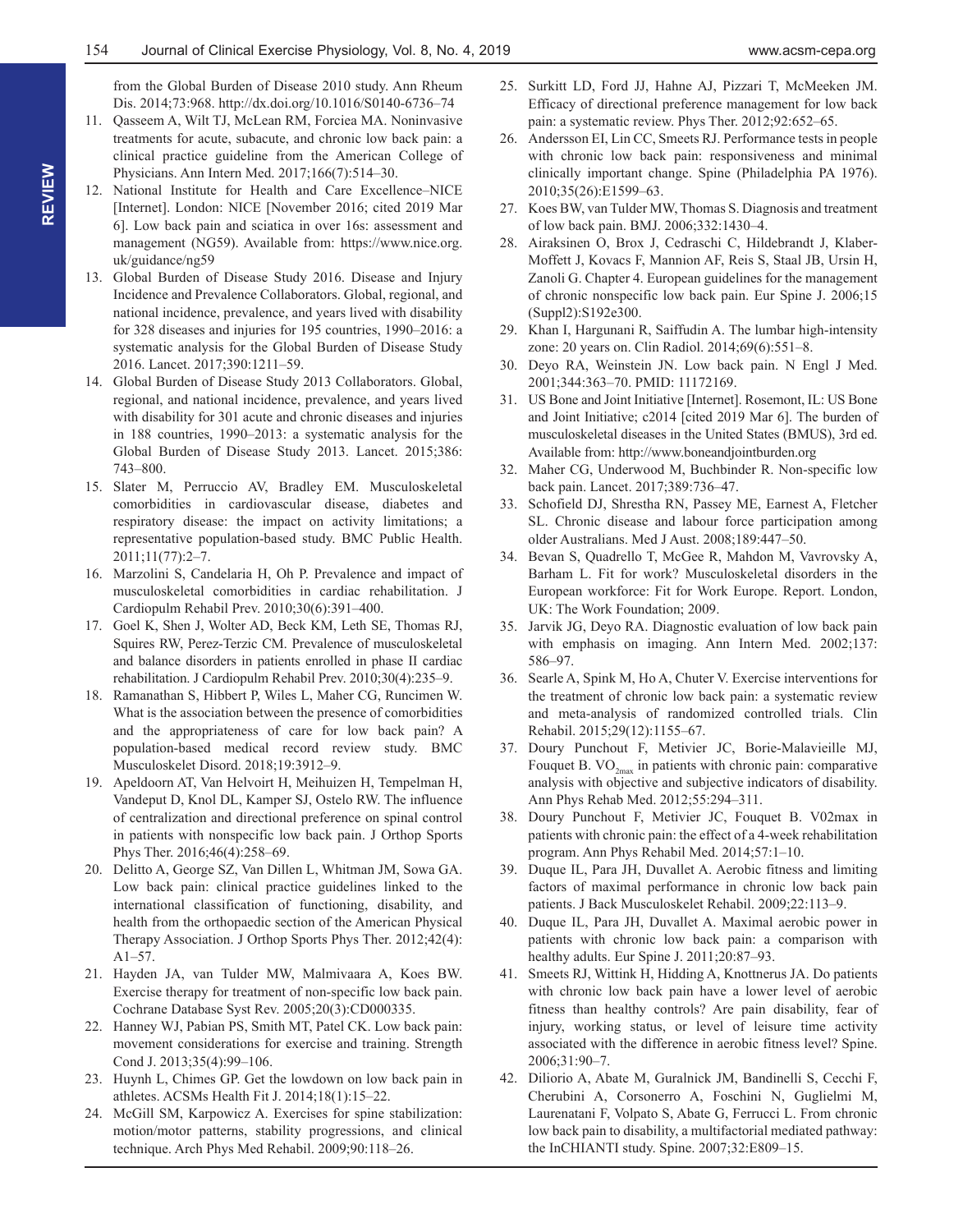- 43. Ozcan DS, Koseoglu BF, Balci KG, Polat CS, Ozcan OU, Balci MM, Adogdu S. Musculoskeletal pain and related factors in coronary artery disease: an observational crosssectional study. J Back Musculoskelet Rehabil. 2018;31(5): 839–47.
- 44. Grotle M, Vollestad NK, Brox JI. Clinical course and impact of fear-avoidance beliefs in low back pain: prospective cohort study of acute and chronic low back pain: II. Spine. 2006;31:1038–46.
- 45. Hanney WJ, Kolber MJ, Beekhuizen KS. Implications for physical activity in the population with low back pain. Am J Lifestyle Med. 2009;3:63–70.
- 46. Swinkels-Meewisse IE, Roelofs J, Schouten EG, Verbeek AL, Oostendorp RA, Vlaeyen JW. Fear of movement/(re)injury predicting chronic disabling low back pain: a prospective inception cohort study. Spine. 2006;31:658–64.
- 47. Vlayen JW**,** Linton SJ. Fear avoidance and its consequences in chronic musculoskeletal pain. A state of the art. Pain. 2006;85: 317–22.
- 48. Van den Berg-Emmons RJ, Schasfoort FC, deVoe LA, Bussman JB, Stam HJ. Impact of chronic pain on everyday physical activity. Eur J Pain. 2007;11:587–93.
- 49. Van Weering M, Vollenbroek-Hutte MM, Kotte EM, Hermens HJ. Daily physical activities of patients with chronic pain or fatigue versus asymptomatic controls. A systematic review. Clin Rehabil. 2007;21:1007–23.
- 50. Shiri R, Karppinen J, Leino-Arjas P, Solovieva S, Viikari-Juntura E. The association between obesity and low back pain: a meta-analysis. Am J Epidemiol. 2010;171:135–54.
- 51. Shmagel A, Foley R, Ibrahim H. Epidemiology of chronic low back pain in US adults: data from the 2009–2010 National Health and Nutrition Examination Survey. Arthritis Care Res. 2016;68(11):1688–94.
- 52. Heuch I, Hagen K, Zwart JA. Body mass index as a risk factor for developing chronic low back pain: a follow-up in the Nord-Trøndelag Health Study. Spine (Philadelphia PA 1976). 2013;38(2):133–9.
- 53. Zhang TT, Liu Z, Liu YL, Zhao JJ, Liu DW, Tian QB. Obesity as a risk factor for low back pain: a meta-analysis. Clin Spine Surg. 2016;31:22–7.
- 54. Shiri R, Karppinen J, Leino-Arjas P, Solovieva S, Viikari-Juntura E. The association between smoking and low back pain: a meta-analysis. Am J Med. 2010;123:87.e7–35.
- 55. Alnojeidi AH, Johnson TM, Richardson MR, Churilla JR. Associations between low back pain and muscle-strengthening activity in U.S. adults. Spine. 2017;42(16):1220–5. doi: 10.1097/BRS.0000000000002063
- 56. Nijs J, Apeldorn A, Hallengraef H, Clark J, Smeets R, Malfliet A, Girbes E, DeKooning M, Ickmans K. Low back pain: guidelines for the clinical classification or predominant neuropathic, nociceptive, or central sensitization pain. Pain Physician. 2015;18(3):E333–46.
- 57. Dionne CE, Dunn KM, Croft PR, Nachemson AL, Buchbinder R, Walker BF, Wyatt M, Cassidy JD, Rossignol M, Leboeuf-Yde C, Hartvigsen J, Leino-Arjas P, Latza U, Reis S, Gil Del Real MT, Kovacs FM, Oberg B, Cedraschi C, Bouter LM, Koes BW, Picavet HS, van Tulder MW, Burton K, Foster NE, Macfarlane GJ, Thomas E, Underwood M, Waddell G, Shekelle P, Volinn E, Von Korff M. A consensus approach toward the standardization of back pain definitions for use in prevalence studies. Spine. 2008;33:95s103.
- 58. Koes BW, van Tulder MW, Lin CW, Macedo LG, McAuley J, Maher C. An updated overview of clinical guidelines for the

management of non-specific low back pain in primary care. Eur Spine J. 2010;19:2075–94.

- 59. Van den Hoogen HJ, Koes BW, Deville W, van Eijk JT, Bouter LM. The prognosis of low back pain in general practice. Spine. 1997;22:1515–21.
- 60. van Middelkoop M, Rubinstein SM, Kuijpers T, Verhagen AP, Ostelo R, Koes BW, van Tulder MW. A systematic review on the effectiveness of physical and rehabilitation interventions for chronic non-specific low back pain. Eur Spine J. 2011;20:19–39.
- 61. Henschke N, Maher CG, Refshauge KM, Herbert RD, Cumming RG, Bleasel J, York J, Das A, McAuley JH. Prevalence of and screening for serious spinal pathology in patients presenting to primary care settings with acute low back pain. Arthritis Rheum. 2009;60:3072–80.
- 62. Underwood M, Buchbinder R. Red flags for back pain. BMJ. 2013;347:f7432.
- 63. Hodges PW, Richardson CA. Inefficient muscular stabilization of the lumbar spine associated with low back pain. A motor control evaluation of transversus abdominis. Spine. 1996;21: 2640–50.
- 64. Goubert D, Oosterwijck JV, Meeus M, Danneels L. Structural changes of lumbar muscles in nonspecific low back pain: a systematic review. Pain Phys. 2016;19:E985–1000.
- 65. Sions JM, Elliott JM, Pohlig RT, Hicks GE. Trunk muscle characteristics of the multifidi, erector spinae, psoas, and quadratus lumborum in older adults with and without chronic low back pain. J Orthop Sports Phys Ther. 2017;47:173–9.
- 66. Izzo R, Popolizio T, D'Aprile P, Muto M. Spinal pain. Eur J Radiol. 2015;84(5):746–56.
- 67. Fortin M, Macedo LG. Multifidus and paraspinal muscle group cross sectional areas of patients with low back pain and control patients: a systematic review with a focus on blinding. Phys Ther. 2013;93(7):873–88.
- 68. Hides J, Stanton W, Mendis M, Sexton M. The relationship of transversus abdominus and lumbar multifidus clinical muscle tests in patients with chronic low back pain. Man Ther. 2011;16:573–77.
- 69. Mannion AF, O'Riordan D, Dvorak J, Masharawi Y. The relationship between psychological factors and performance on the Biering-Sorensen back muscle endurance test. Spine. 2011;11(9):849–57.
- 70. Cooper NA, Scavo KM, Strickland KJ, Tipayamongkol N, Nicholson JD, Bewyer DC, Sluka KA. Prevalence of gluteus medius weakness in people with chronic low back pain compared to healthy controls. Eur Spine J. 2015;25(4): 1258–65.
- 71. Foster NE, Anema JR, Cherkin D, Chou R, Cohen SP, Gross DP, Ferreira PH, Fritz JM, Koes BW, Peul W, Turner JA, Maher CG; on behalf of the Lancet Low Back Pain Series Working Group. Prevention and treatment of low back pain: evidence, challenges, and promising directions. Lancet. 2018;(10137):2368–83. http://dx.doi.org/10.1016/S0140-6736 (18)30489-6
- 72. National Institute for Health Care Excellence NICE [Internet]. London: NICE [November 2016; cited 2019 Mar 6]. Low back pain and sciatica in over 16: assessment and management (NG59). Available from: https://www.nice.org. uk/guidance/ng59
- 73. Saner K, Kool J, Sieben JM, Luomajoki H, Bastiaenen CHG, deBie RA. A tailored exercise program versus general exercise for a subgroup of patients with low back pain and movement